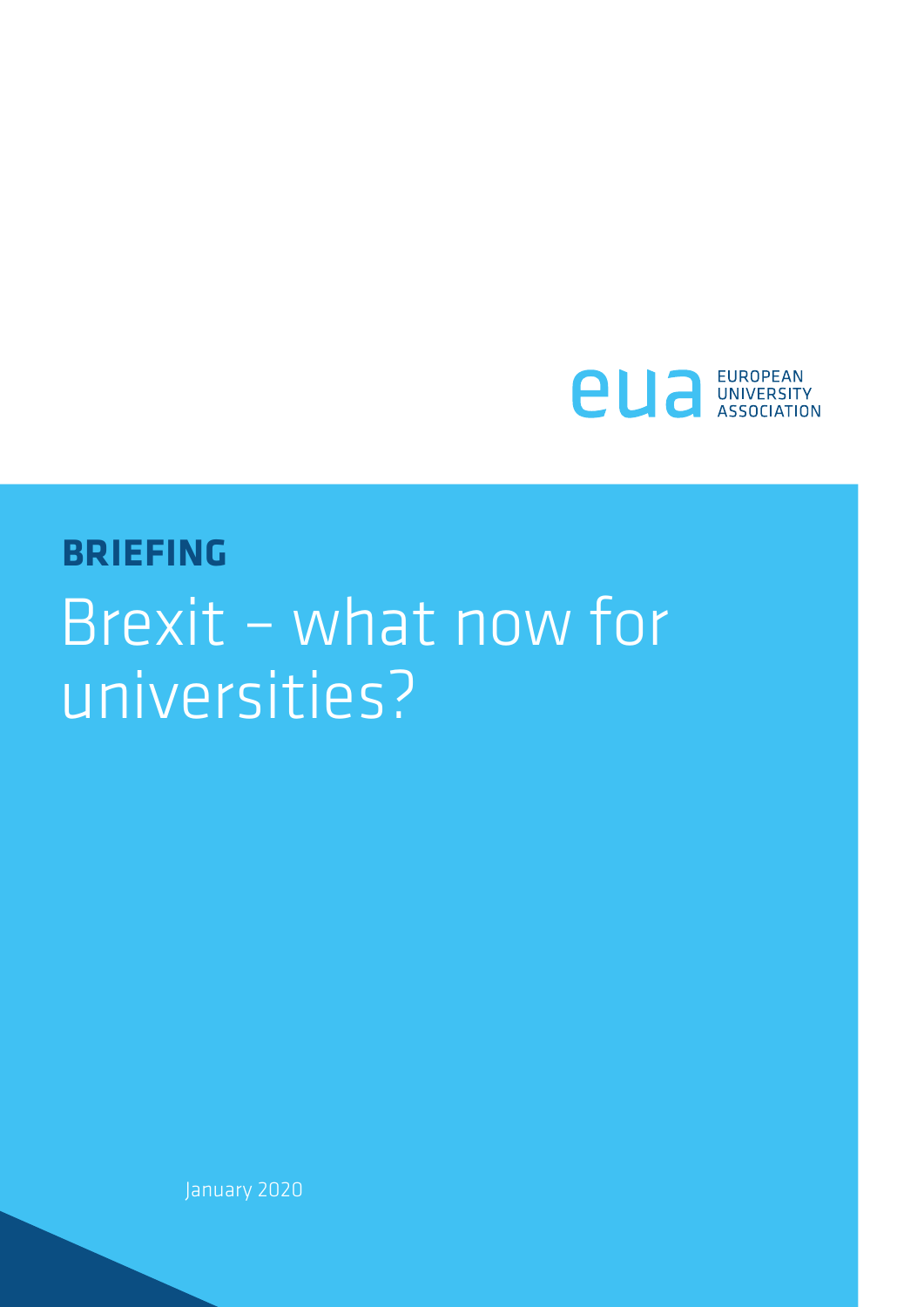

On 31 January 2020, the UK will leave the European Union. Many in the university sector are committed to the European idea and regret this fact, and there is widespread worry about how this will affect the strong links in research, education and innovation between the UK and the rest of Europe. However, having avoided a chaotic "no-deal" Brexit allows for clarity about the next steps in the negotiation and about the new relationship between the UK and the EU. This briefing gives an overview of what has already been agreed and the further process towards the future relationship between the EU and the UK, with a focus on areas relevant to universities.

## WHAT IS ALREADY AGREED?

The agreement between the UK and the EU is made up of two parts: 1) the Withdrawal Agreement, which sets out the terms for the UK's departure in a legally binding way, and 2) the Political Declaration, which describes the agreed ambitions for new relations.

The [Withdrawal Agreement](https://ec.europa.eu/commission/sites/beta-political/files/consolidated_withdrawal_agreement.pdf) concerns the rights of citizens, financial settlements, and the Irish border.

It makes sure that EU citizens who already live in the UK and UK citizens who live in the EU continue to have the rights that they had before Brexit. This includes residence permits, pension and social rights and recognition of professional qualifications (architects or medical doctors for example). This means that university staff will have the same rights to live and work as before and that, for example, an EU-born medical doctor living in Britain before Brexit can continue to practice after Brexit and that a UK-born doctor living in the EU can do the same. Recognition of non-professional academic degrees (for example historians and mathematicians) are not regulated by the EU to begin with so there will be no change.

The Withdrawal Agreement also states that the UK will continue to pay to the EU what was agreed in 2013 for the 2014-2020 long-term EU budget. In practice, this means that the UK will continue to pay into programmes such as Horizon 2020 and Erasmus+ until the projects end, and that UK entities can participate in these programmes until they end. In sum, the two programmes will continue as before with projects awarded until the end of the programme and being funded for their whole duration.

The Irish border will remain open, but will be subject to a special arrangement, which will not impact universities located outside of the island of Ireland.

There will also be a transition period, meaning that all present arrangements between the UK and the EU will remain in force until 31 December 2020. This includes data sharing, trade in goods and services, short-term mobility for students and staff and all other areas regulated by the EU. These things are agreed and are legally binding.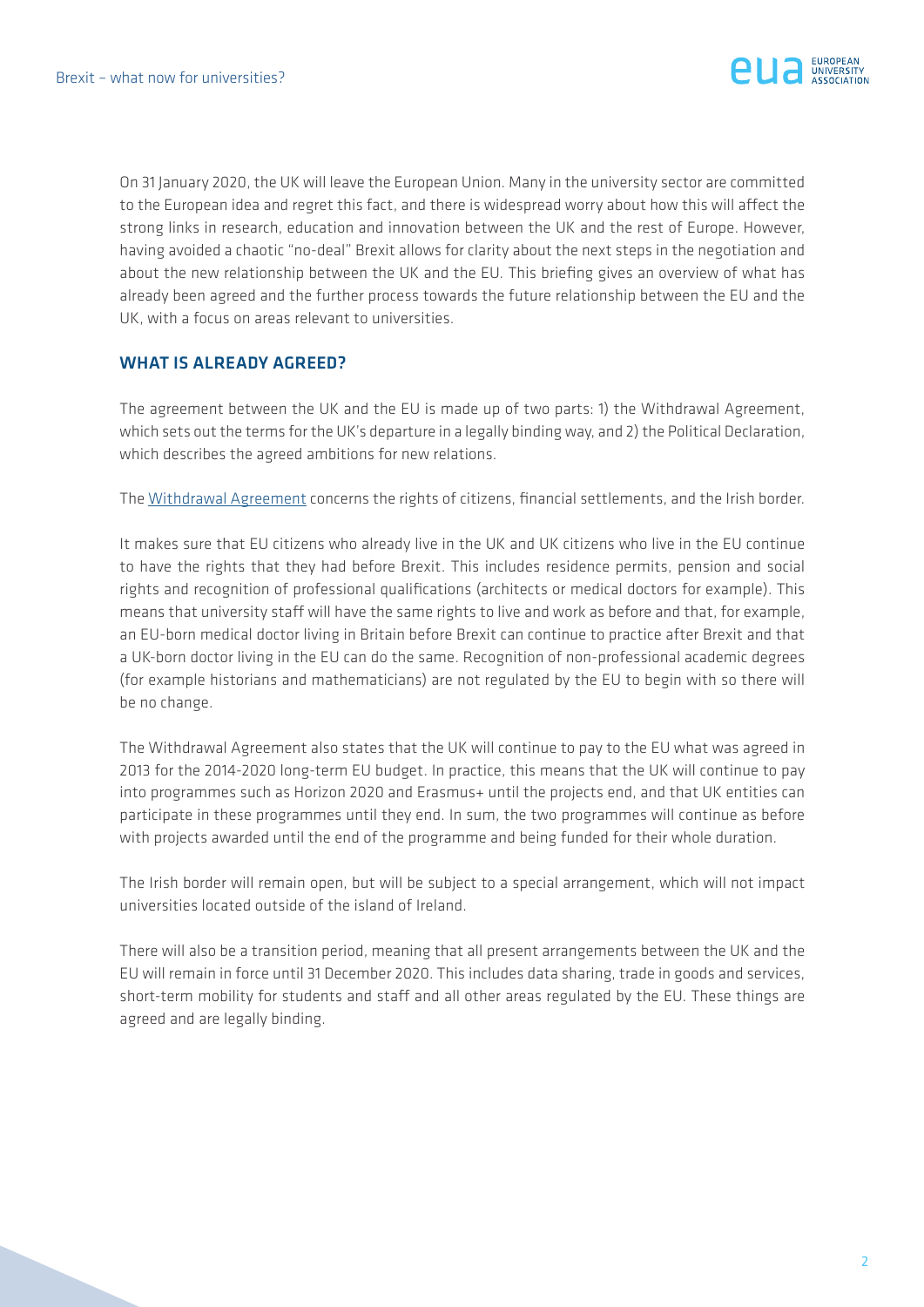

The [Political Declaration](https://ec.europa.eu/commission/sites/beta-political/files/revised_political_declaration.pdf) sets out the ambitions for the new relationship between the EU and the UK. The principle of this relationship from the part of the EU is very clear: the new relationship needs to be deep and wide, but a country that does not fulfil the obligations of a member state cannot enjoy the full benefits of being an EU member.

The most immediately important parts of the Political Declaration for universities regard UK participation in EU programmes and mobility of people.

The Political Declaration states that:

"Noting the intended breadth and depth of the future relationship and the close bond between their citizens, the Parties will establish general principles, terms and conditions for the United Kingdom's participation in Union programmes."

This demonstrates intent for the UK to participate in EU programmes in the future: the EU has already prepared the first draft regulations for the different programmes, including the possibility of thirdcountry association. In the draft regulation for Erasmus and for Horizon Europe (the two programmes that will be most relevant for universities), it is stated that third countries can associate either to the full programme or to parts of it. However, there must be a balance between the contributions of the associated country and the benefits it has from the programmes, and third countries cannot have decisional powers over the programme. The regulations have not reached final agreement by the Council of the EU and the European Parliament, but EUA expects that the rules for association will not change dramatically.

The EU and the UK plan to first negotiate that the EU and the UK will first negotiate an "umbrella agreement" that sets the basis for the participation of the UK in EU programmes in general, and then the parties will negotiate individual association agreements for example to Horizon Europe and the new Erasmus Programme. In theory, this is planned so that UK entities can participate in the new programmes when Horizon 2020 and Erasmus+ come to an end on 31 December 2020. The timeline is clearly very tight and might be made more complicated by a third element: the wish of the EU to have "reciprocity".

Reciprocity means that for example researchers on both sides get the same rights to participate in programmes from the other side, if UK researchers gain access to EU programmes, EU researchers should have access to UK programmes. Moreover, it is clear from the Political Declaration that the rules for mobility of researchers will be part of the negotiations. It is understandable that a continued deep cooperation in research and education requires rules that are not overly diverging between the UK and the EU. It would be good that the regulatory framework is at least comparable if not identical. For example, it would not be appropriate to have widely different rules for ethics or privacy to avoid EU-funded research from being conducted in countries where citizens have less rights in terms of privacy or consent.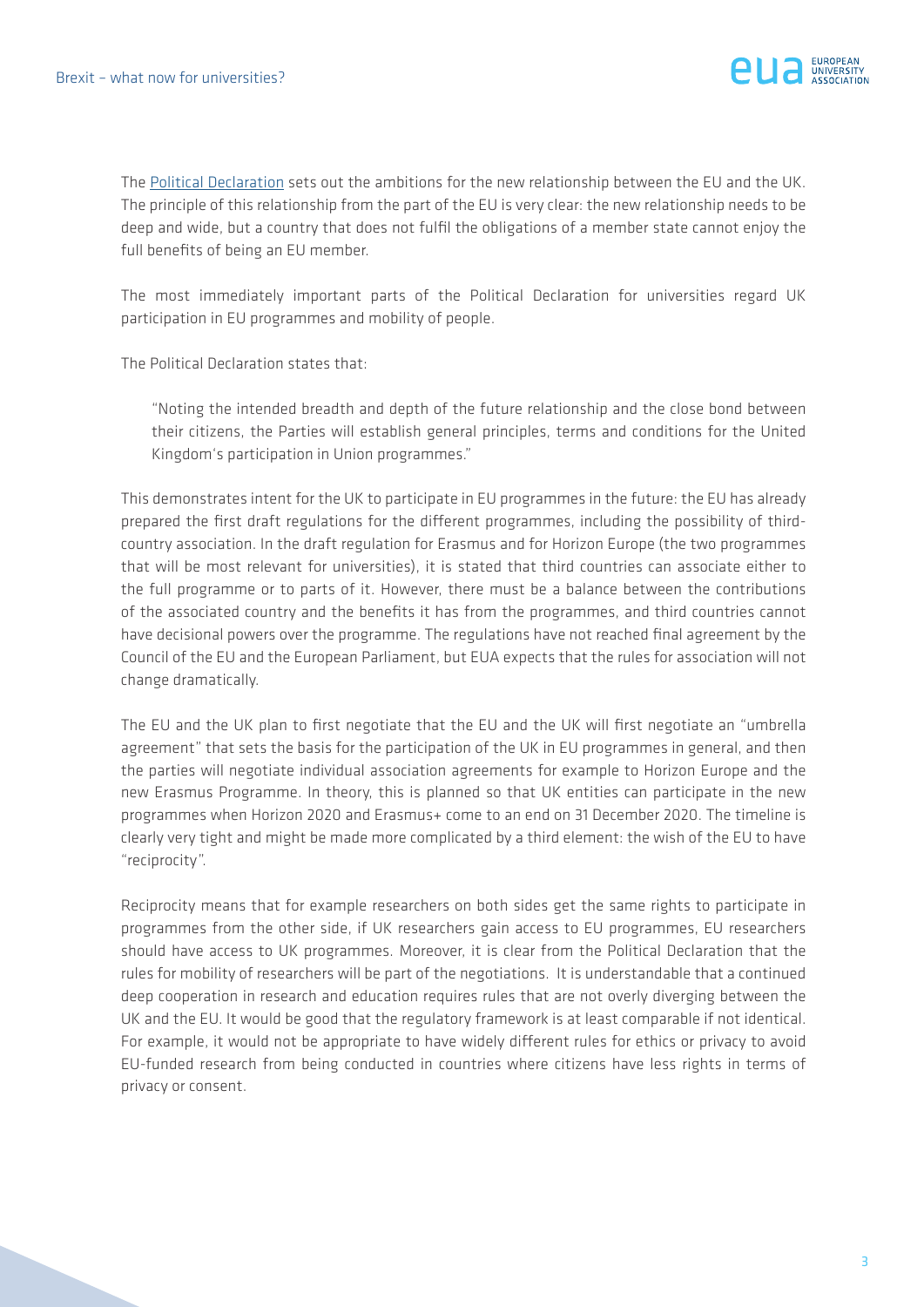

Concerning the mobility of persons, the Political Declaration explicitly states that there should be an "appropriate arrangement" for recognition of professional qualifications and this would be part of the trade agreement between the EU and the UK (as it is for CETA, the agreement between the EU and Canada).

## WHAT WILL HAPPEN NOW?

The negotiations through 2020 will be very complex, as many different processes need to be aligned within a very short time span. It is important to keep two things in mind: First, the end goal of deep association agreements to EU programmes is shared by both sides and despite the complexity of the situation, association remains a likely outcome. Secondly, the agreement on a transition period means that nothing will concretely change for the whole of 2020.

The UK and the EU will begin to negotiate the overall principles for association to EU programmes after 31 January 2020. The Political Declaration is very general when referring to the content of the agreement:

"[General principles] should include a fair and appropriate financial contribution, provisions allowing for sound financial management by both Parties, fair treatment of participants, and management and consultation appropriate to the nature of the cooperation between the Parties."

It is difficult to see whether any of these elements will be a source of difficulty and whether the negotiations about the general agreement will be long or short. It is worth mentioning that these negotiations are separated from other issues such as the trade agreement, but there will be a grey zone where there would need to be some sort of alignment, for instance for mobility of researchers (but not to overall freedom of movement).

On the basis of these principles, the UK can make association agreements to individual EU programmes as a third country, as is the explicit ambition to associate to Horizon Europe and the Erasmus Programme, but other programmes like Creative Europe or Digital Europe would also be possible. The present proposal for association is very flexible, so the UK could associate to the whole or to parts of the programme, depending on what the UK and what the EU see as appropriate. [EUA](https://eua.eu/downloads/publications/eua calls for comprehensive view on academic cooperation in brexit negotiations.pdf) [has argued that given the importance of the links in research and education, the aim should be full](https://eua.eu/downloads/publications/eua calls for comprehensive view on academic cooperation in brexit negotiations.pdf) [association](https://eua.eu/downloads/publications/eua calls for comprehensive view on academic cooperation in brexit negotiations.pdf). However, it is too early to speculate whether everything will be ready for the beginning of new programmes in 2021, or if there will be a gap in UK participation in the current (2014-2020) and future programmes (2021-2027).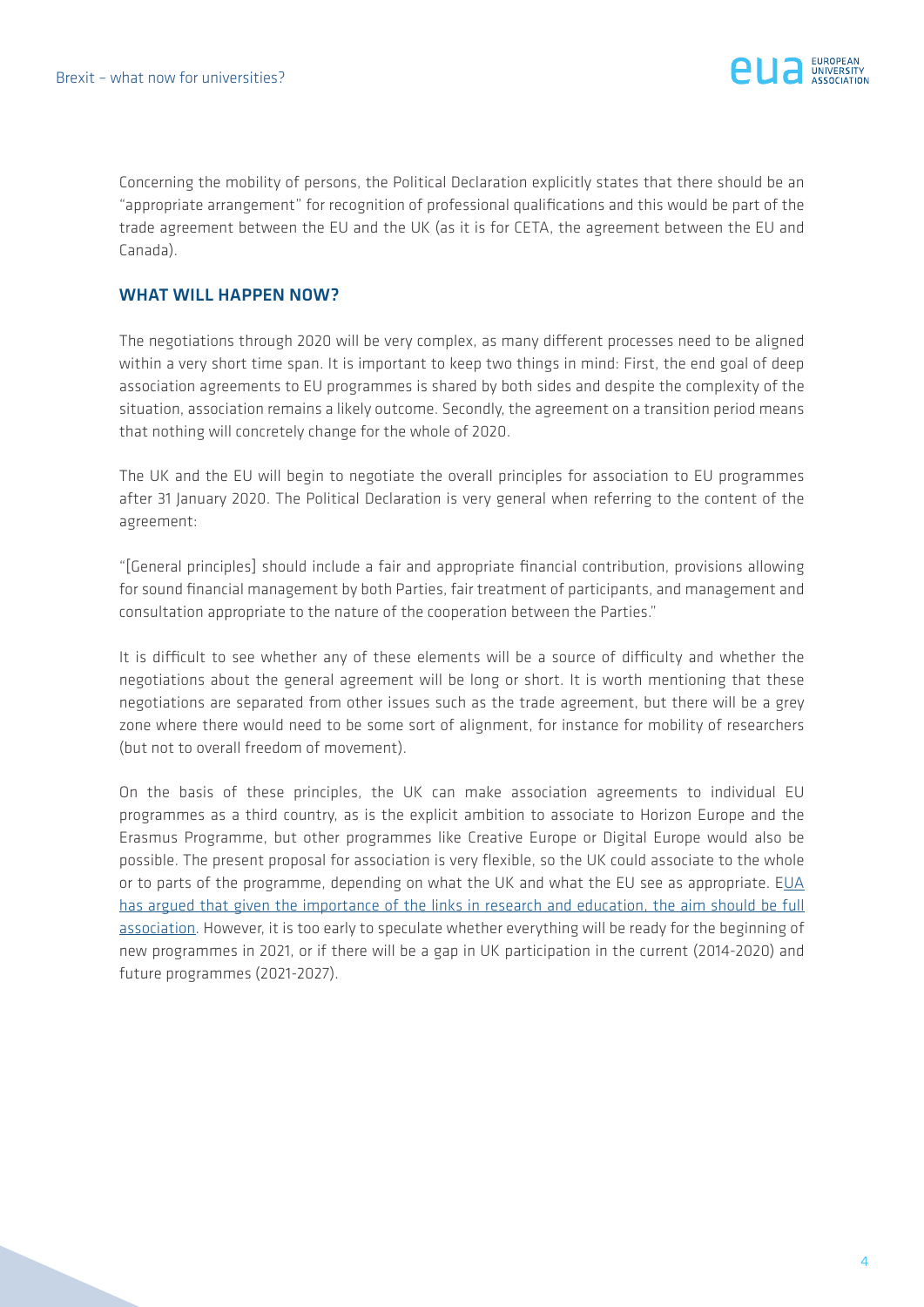

However, the UK can only finalise its association to the programmes once the programmes have been defined by the EU. The programmes are linked to the EU's seven-year budget cycle (the Multiannual Financial Framework, MFF): each new budget cycle, the regulations for the programmes change and need to be approved by the European Parliament and the member states in the Council. For these regulations to be finalised, there needs to be an agreement on how to spend the money under the MFF. At the time of writing (January 2020), the MFF negotiations have proven to be very difficult and there is no compromise in sight. This could make the already tight timeline even more pressed, in the worst case leading to a gap in UK participation between the current programmes and the next ones.

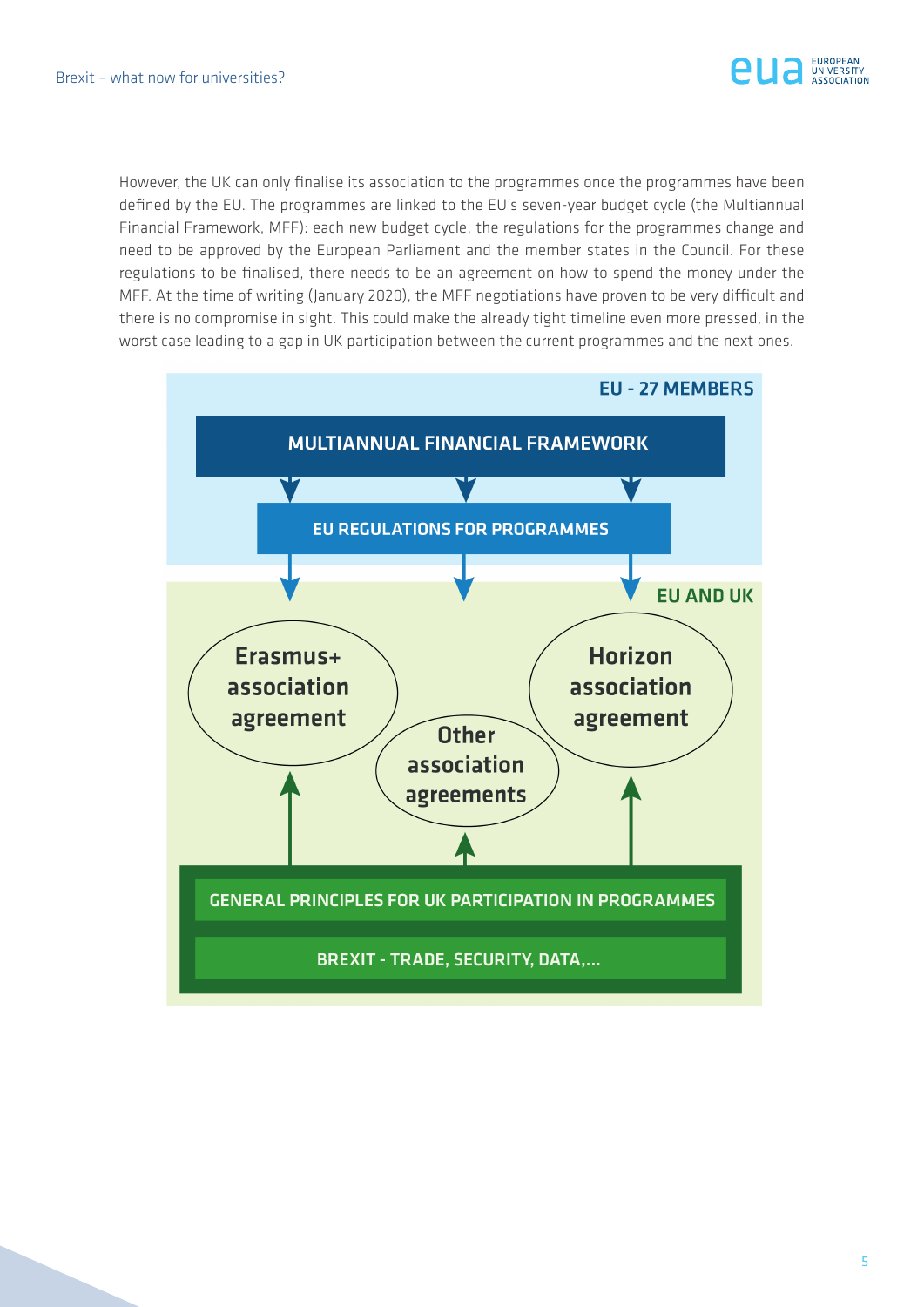

If there is a gap, the UK will still be able to associate, but there might be (in the worst case) calls in the two programmes where UK partners would have to take part with their own funds, or there might be EU legislation that allows the UK to bridge the period between the beginning of 2021 and the finalisation of the association agreement, or the UK government would unilaterally fund UK participation for a short period.

Association to Horizon Europe and Erasmus will pave the way for continuing the close cooperation between universities in the EU and in the UK. However, there will be other issues that will likely impact universities directly or indirectly, depending on the other parts of the Brexit negotiations, particularly the prospects of a trade deal not being reached before 2021. These include, for example, data sharing or buying goods or services, as outlined in the [EUA-Universities UK Brexit publication](https://eua.eu/downloads/publications/how universities can prepare for a no-deal scenario-updated.pdf) from 2019. [However, for 2020 none of this will change.](https://www.universitiesuk.ac.uk/policy-and-analysis/brexit/Pages/brexit-transition-period.aspx)

## **SUMMARY**

2020 will be a year of complex and interconnected negotiations and legislation processes that will shape the relation between the EU and the UK for the years to come. In the grand scheme of things, research and education are relatively simple areas as both parties agree on the end goal of keeping a very close relation through UK association to EU programmes. However, the way to get there is made complicated by a very short timeframe, which runs parallel to other highly complex and related policy processes within the EU such as the MFF negotiations.

It is important to note that the Withdrawal Agreement, the Political Declaration and the transition period all mean that cooperation can continue as normal after 31 January and hopefully with few changes after 2021. The way may be winding, but the direction is right.